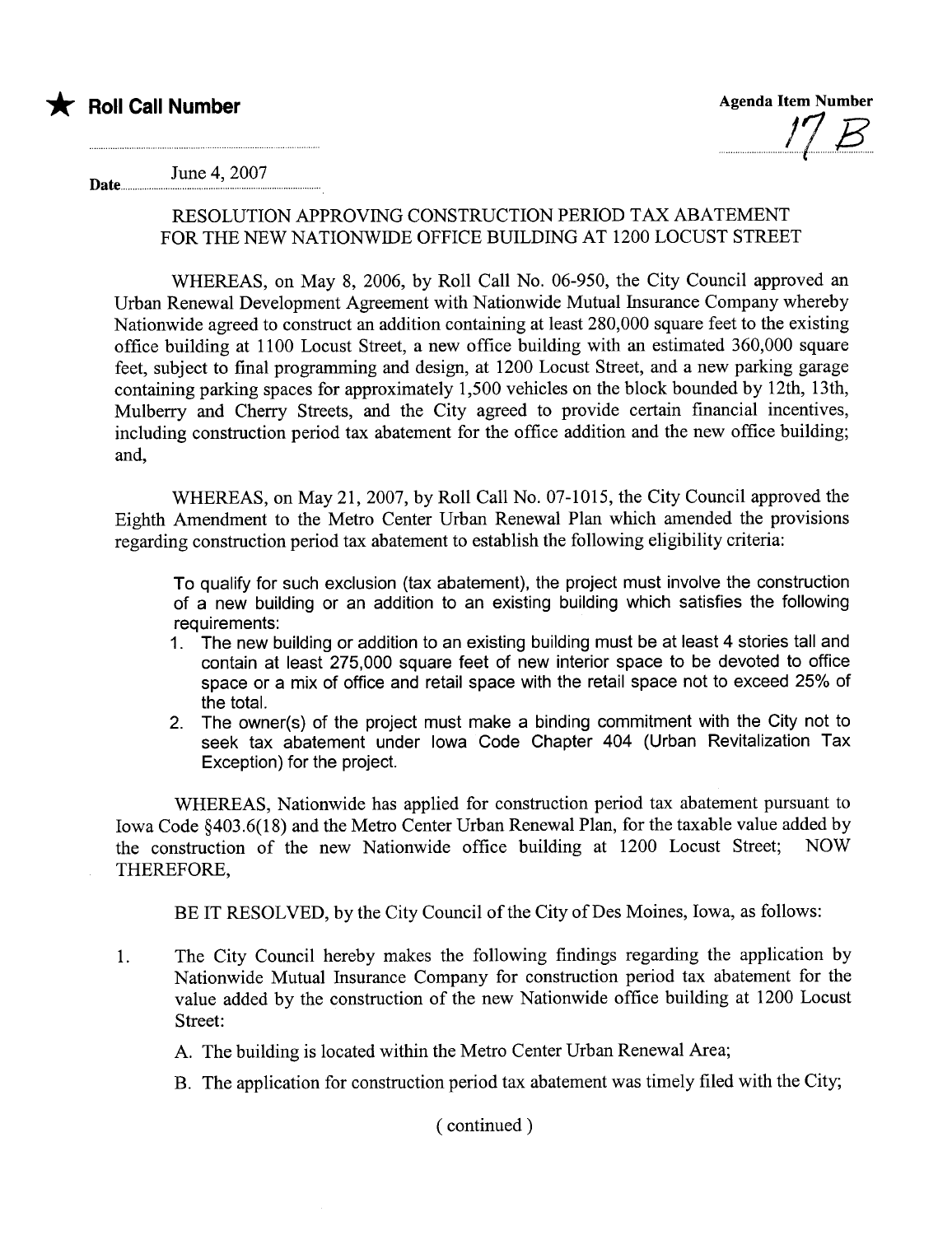\* Roll Call Number Agenda Item Number Agenda Item Number <u>|'| B</u>

## June 4,2007 Date...

-2-

- C. The building satisfies the eligibility criteria set forth in the Metro Center Urban Renewal Plan and Iowa Code §403.6(18) for construction period tax abatement.
- D. Construction of the building was commenced in 2007, and will be less than 80% completed on January 1, 2008.
- 2. The application by Nationwide Mutual Insurance Company for construction period tax abatement for the value added by the construction of the new Nationwide office building at 1100 Locust Street is hereby approved.
- 3. The Polk County Assessor is hereby directed to allow a 100% exemption from taxation on the value added by the construction of the new Nationwide office building at 1200 Locust Street, and existing on January 1, 2008, with such exemption to apply to the taxes that would otherwise be due and payable in Fiscal Year 2009/10.
- 4. Provided the new office building is less than 80% complete on January 1, 2009, the Polk County Assessor is hereby further directed to allow a 100% exemption from taxation on the value added by the construction of the new Nationwide office building at 1200 Locust Street, and existing on January 1, 2009, with such exemption to apply to the taxes that would otherwise be due and payable in Fiscal Year 2010/11.
- 5. The City Clerk is hereby authorized and directed to forward a certified copy of this resolution and of the application to the Polk County Assessor.

(Council Communication No. 07- $\frac{3!3}{1!}$ )

MOVED by to adopt.

'..

FORM APPROVED:<br>
Roger K. Brown, Assistant City Attorney ... C:\Rog\Eco Dev\Nationwide\2nd Phase\Admin\RC tax abatement-new.doc

| <b>COUNCIL ACTION</b> | <b>YEAS</b> | <b>NAYS</b> | <b>PASS</b>     | <b>ABSENT</b> |
|-----------------------|-------------|-------------|-----------------|---------------|
| <b>COWNIE</b>         |             |             |                 |               |
| <b>COLEMAN</b>        |             |             |                 |               |
| <b>HENSLEY</b>        |             |             |                 |               |
| <b>KIERNAN</b>        |             |             |                 |               |
| <b>MAHAFFEY</b>       |             |             |                 |               |
| <b>MEYER</b>          |             |             |                 |               |
| <b>VLASSIS</b>        |             |             |                 |               |
| <b>TOTAL</b>          |             |             |                 |               |
| <b>MOTION CARRIED</b> |             |             | <b>APPROVED</b> |               |
|                       |             |             |                 |               |
|                       |             |             |                 |               |

..........................................................................................

Mayor

## **CERTIFICATE**

I, DIANE RAUH, City Clerk of said City hereby certify that at a meeting of the City Council of said City of Des Moines, held on the above date, among other proceedings the above was adopted.

IN WITNESS WHEREOF, I have hereunto set my hand and affixed my seal the day and year first above written.

City Clerk